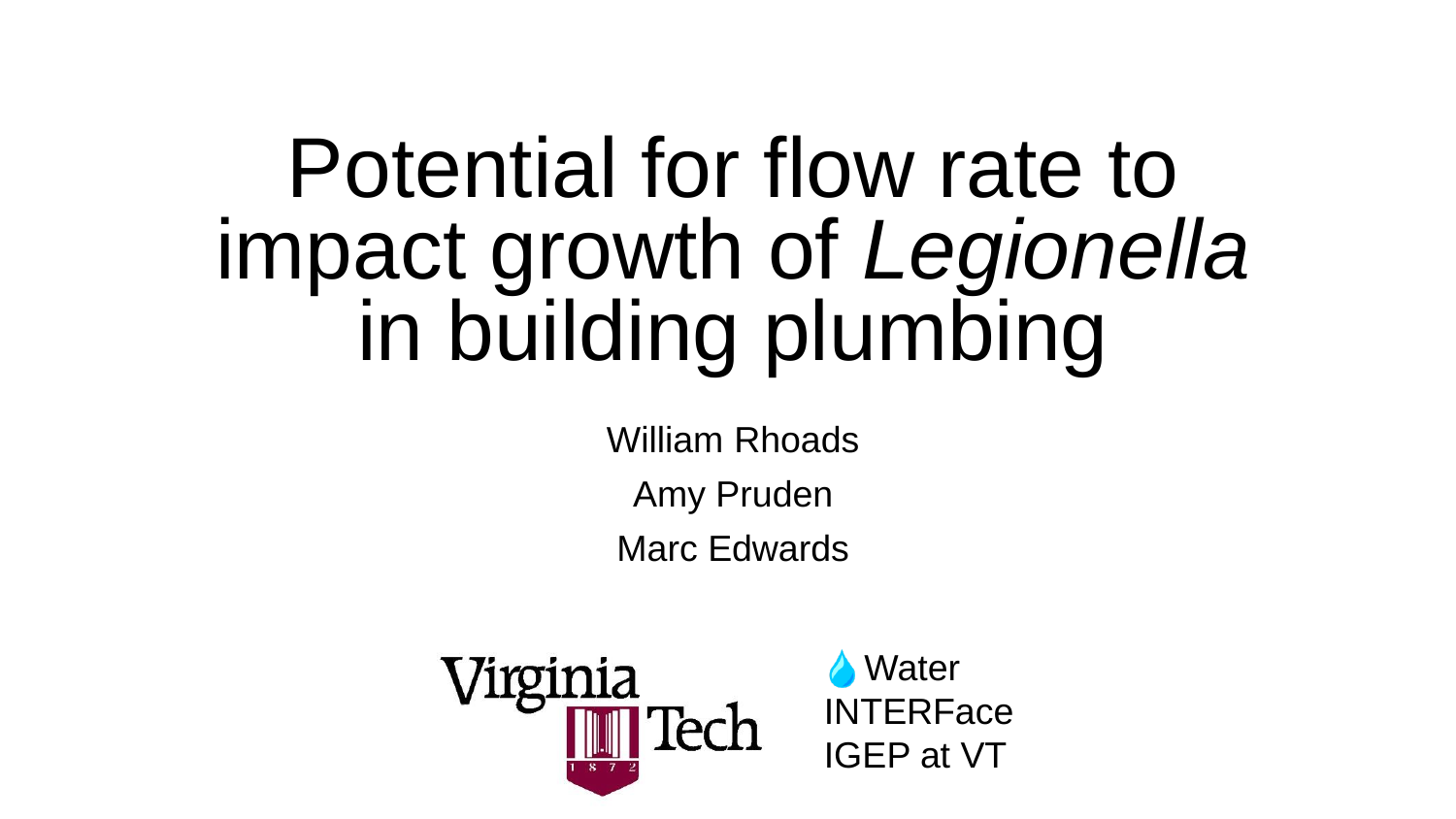#### Opportunistic pathogens (OPs) infect (mainly) immunosuppressed individuals



Legionella pneumophila

- **8k-18k cases/yr**
- **\$430M/yr**
	- Caused all 31 reported respiratory waterborne disease outbreaks 2007-10



avium

- **100 cases/10<sup>5</sup> people >60yrs**
- **\$425M/yr**
	- **Only** recently linked to drinking water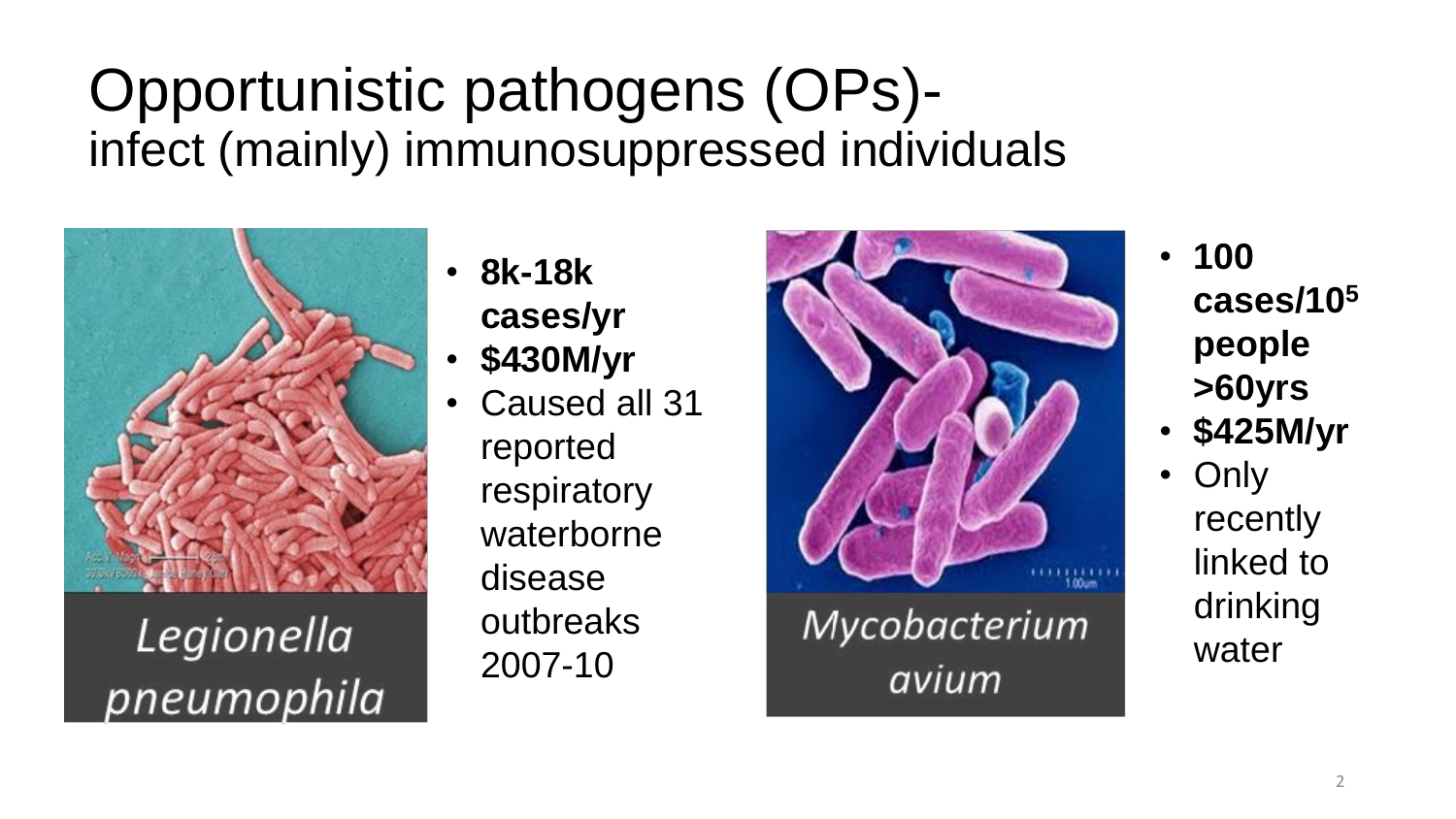### *Legionella* epidemiology

- ~5000 cases/yr reported
- ~9% fatal (5-32%)
- 2011-2012 66% potablewater-associated disease



https://www.cdc.gov/mmwr/volumes/65/wr/mm6522e1.htm#F1\_down <sup>3</sup>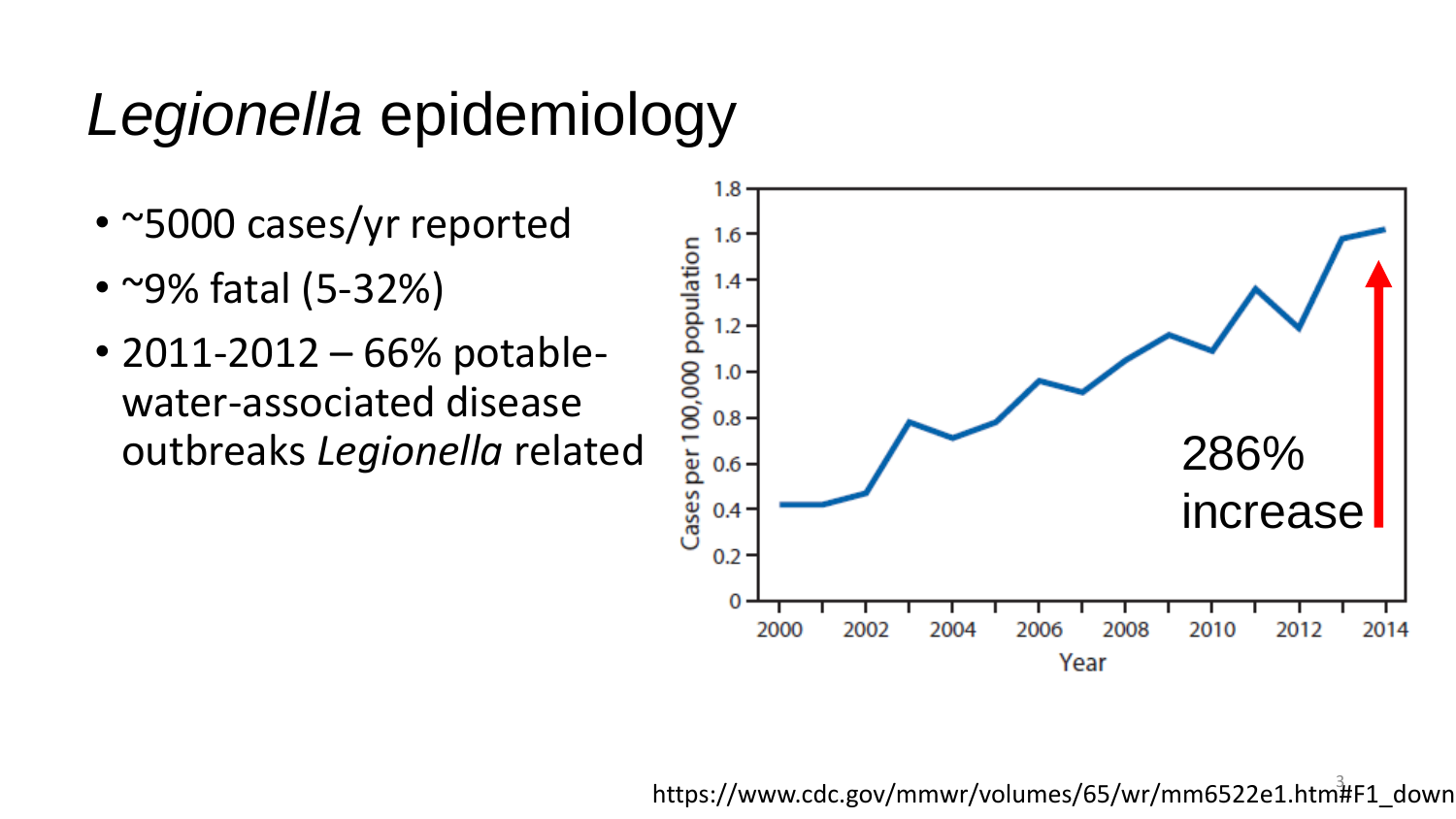### Domestic plumbing characteristics and stakeholders

#### **Utility**

- General water quality
- Distribution system

#### **Building Owner/Operator**

- Water use pattern
- Material selection
- In-building treatment

#### **Everyone Else**

**Domestic Plumbing WATER METER** -High water age SERVICE PIPE and WATER MAIN -Low residual -Warm Temp -Variable material Randi Brazeau, Sheldon Masters -Variable flow -SA:V ratio

• Plumbers, consultants, manufacturers, code/standard orgs

HOMMED MA

ESSO MSBIRTH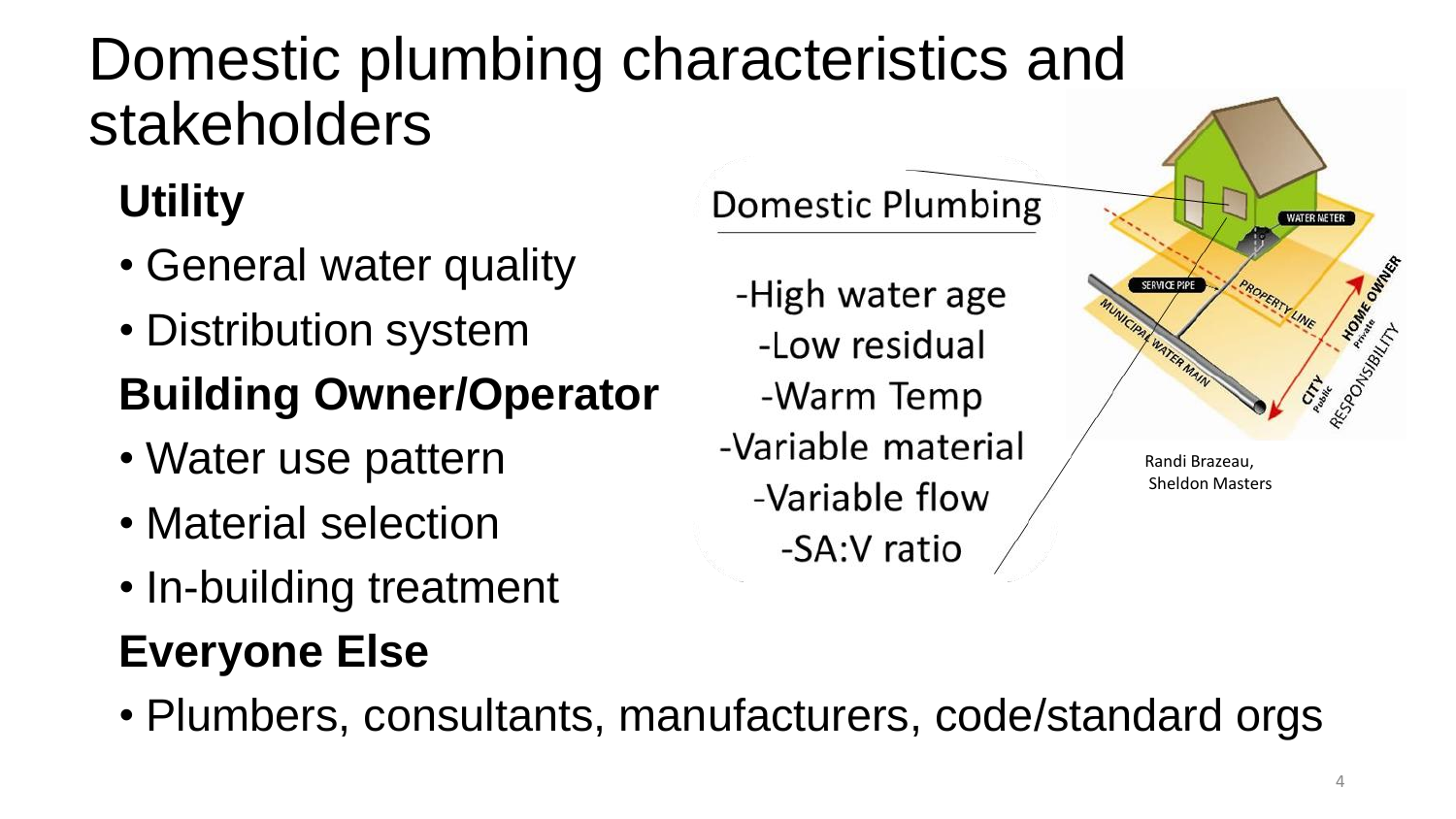# (Some of the) Engineering Control Strategies

- 1) Limiting Nutrient Strategies (e.g., AOC)
- **2) Secondary Residual Type and Dose**
- 3) Upgrade Water Mains/**Corrosion Control**
- 4) In-Building Disinfection
- 5) Water Heater Set Point
- 6) Thermal Shock Treatments
- **Pipe Material Selection**

#### **8) Flow Control**

- 9) Heater Selection
- 10)Water Age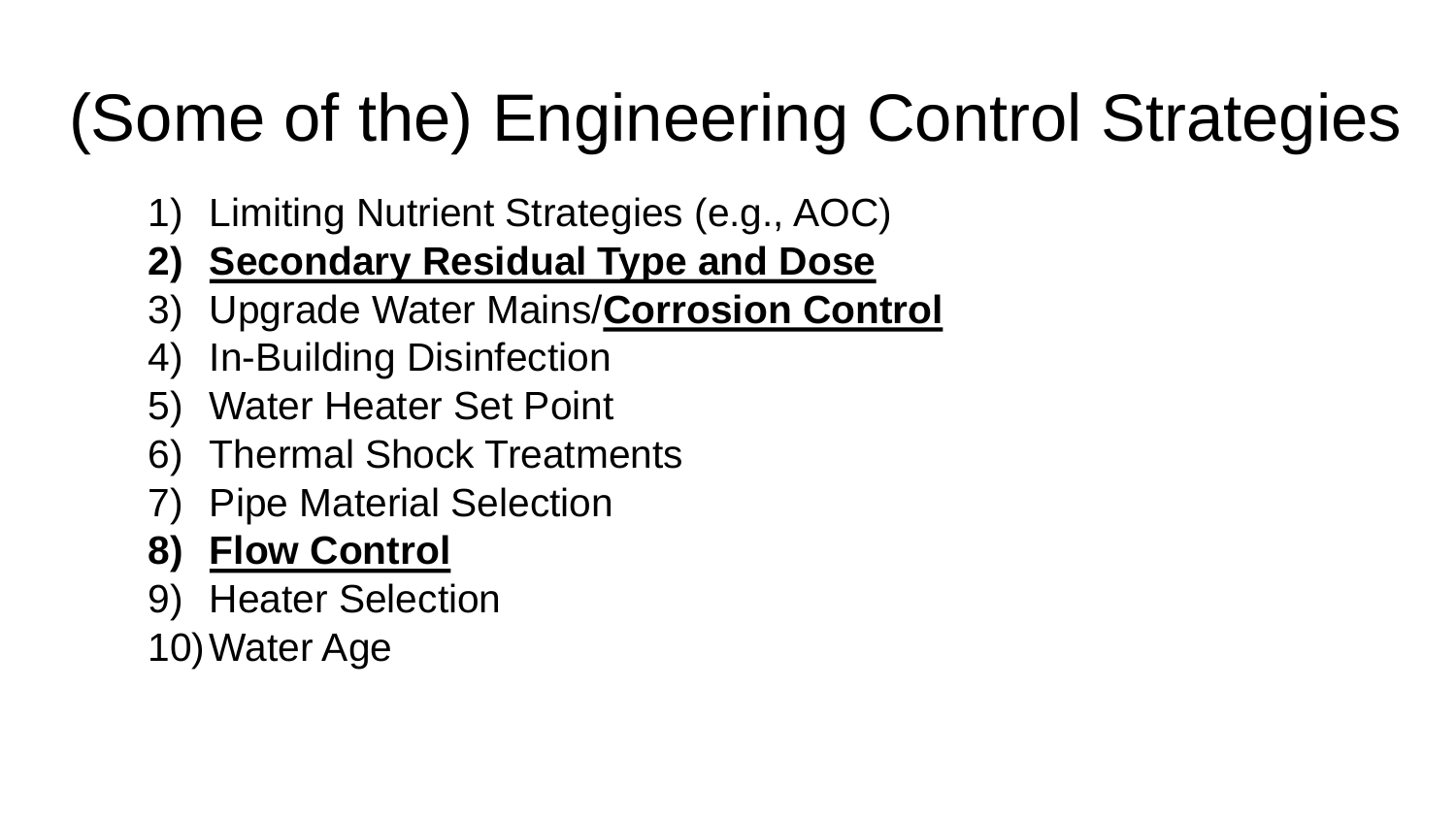## Other important aspects of flow

- •What conditions it delivers
- How frequently it occurs
- How the pipes are designed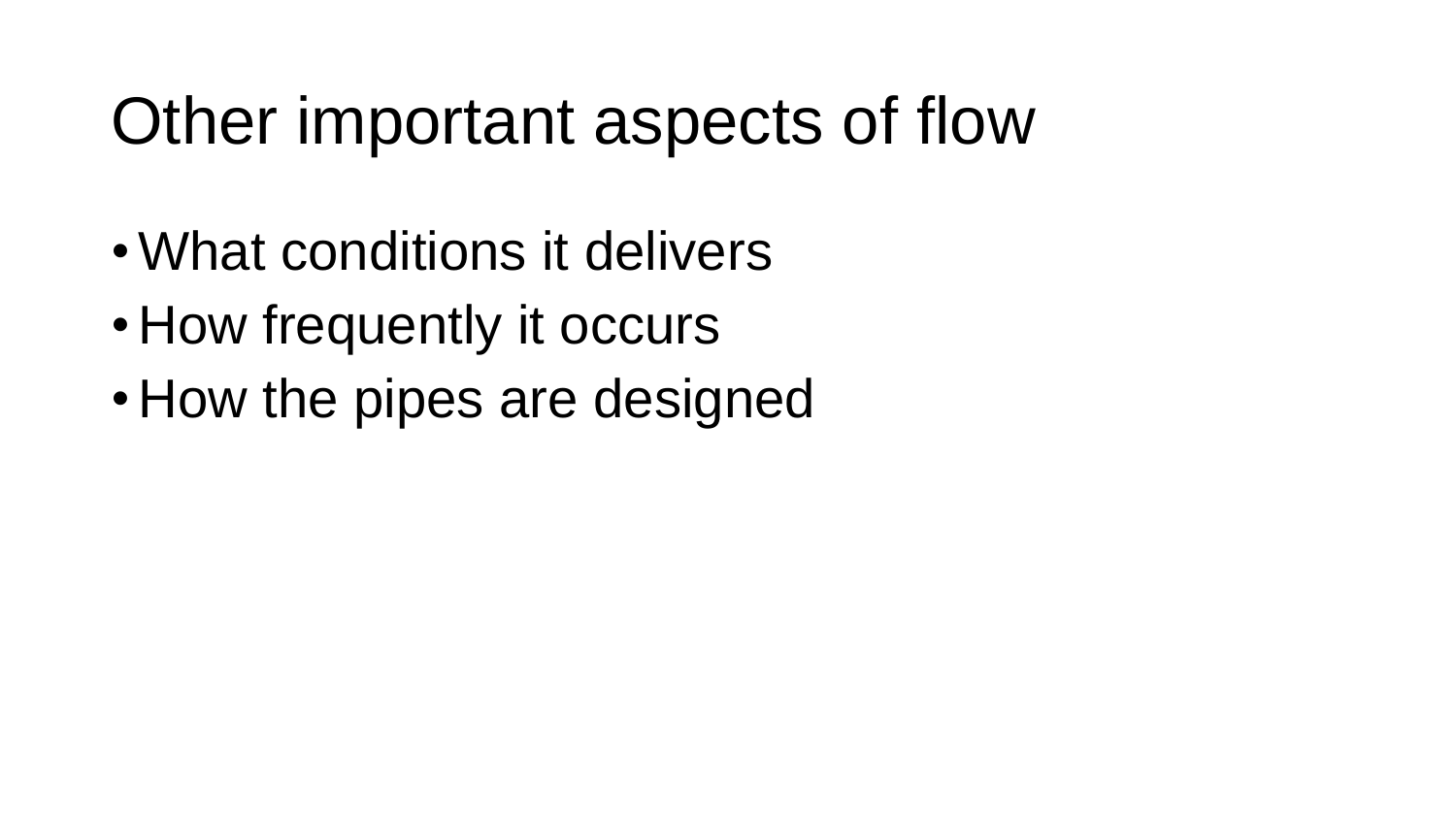#### Growth dependent on conditions delivered by flow

#### **Conventional wisdom: Flow is better**

• When flow deliverers high temperature or chemical disinfectant to taps

Ciesielski et al., 1984; Harper, 1988; OSHA, ASHRAE; Muraca et al., 1987; Stout et al., 1987

#### **Contrary to wisdom: Flow is worse**

• When flow delivers ideal growth temperatures and nutrients

Liu et al., 2006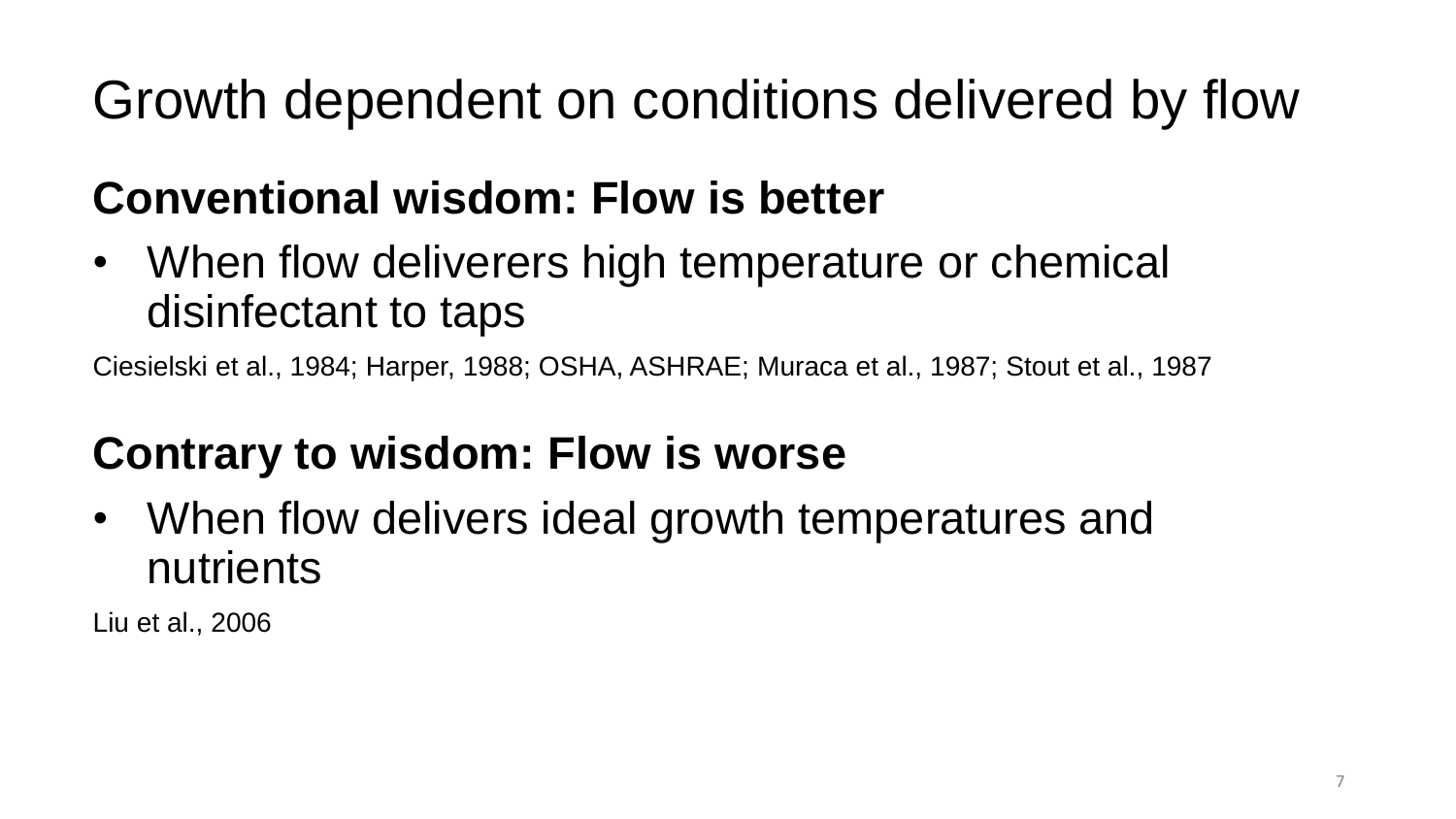

Three use frequencies (water age in distal pipes): High, Med, Low No disinfectant residual.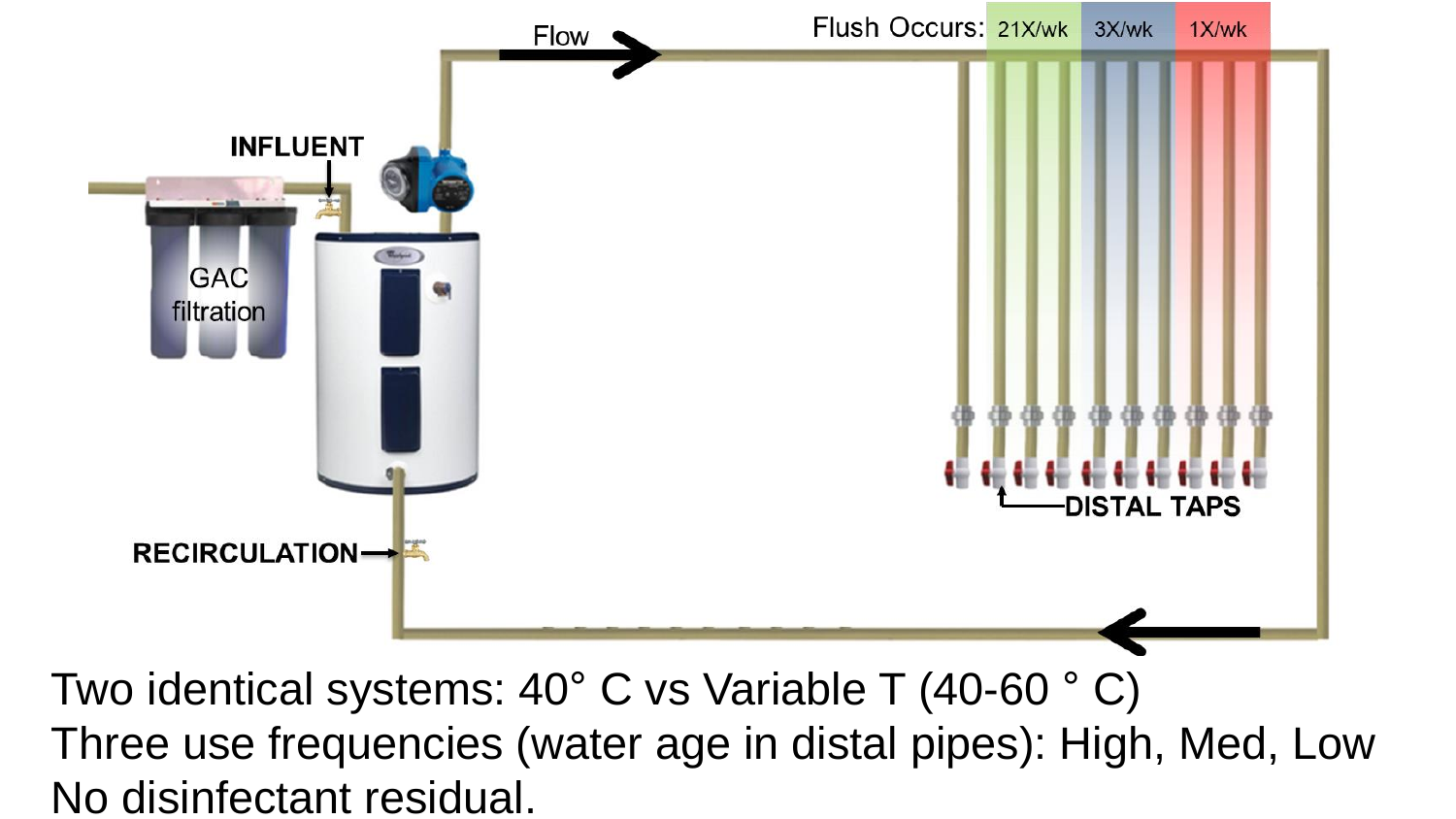#### Growth dependent on conditions delivered by flow

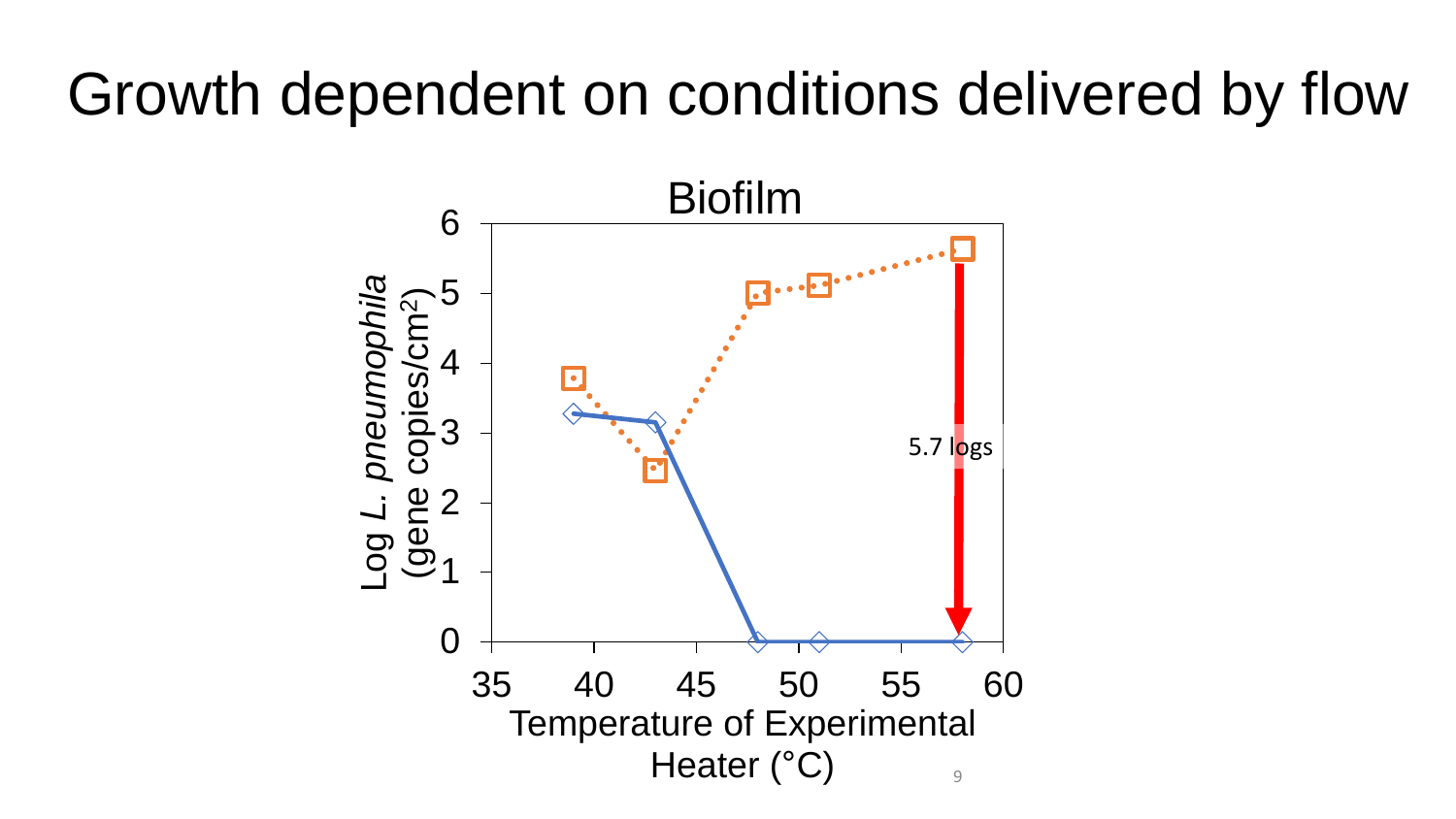### Growth dependent on frequency of flow

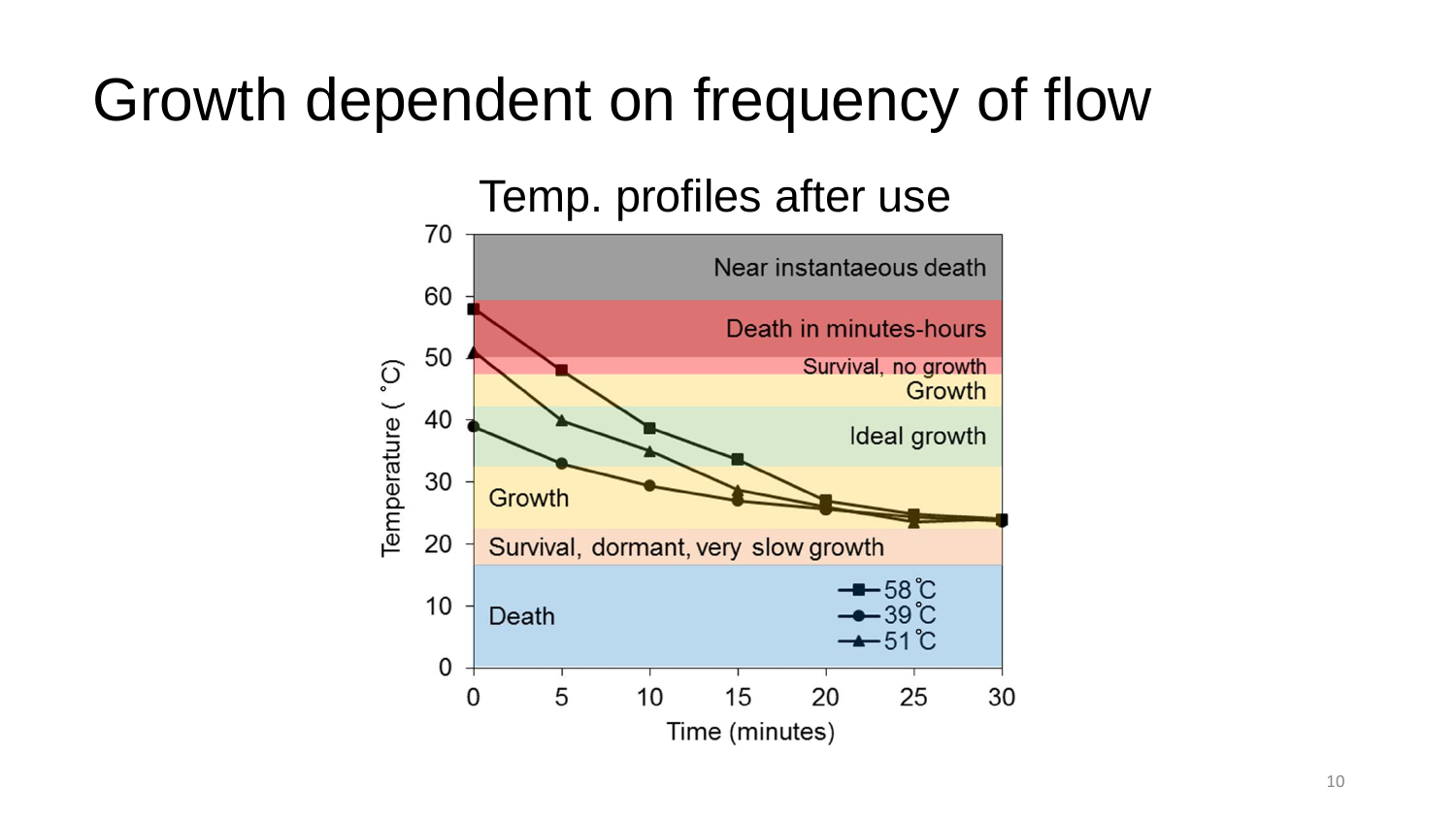### Growth dependent on frequency of flow

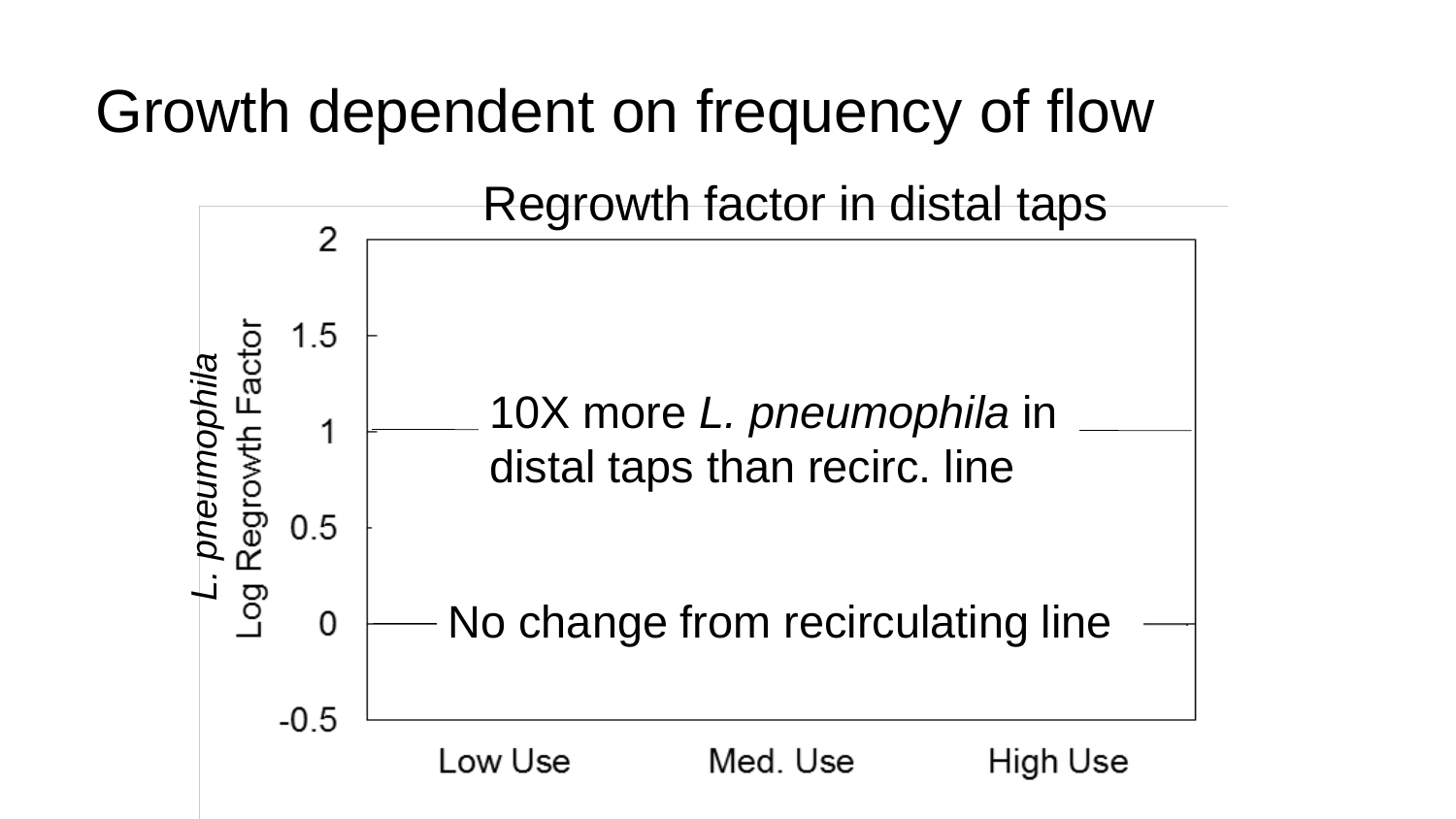#### Growth dependent on frequency of flow

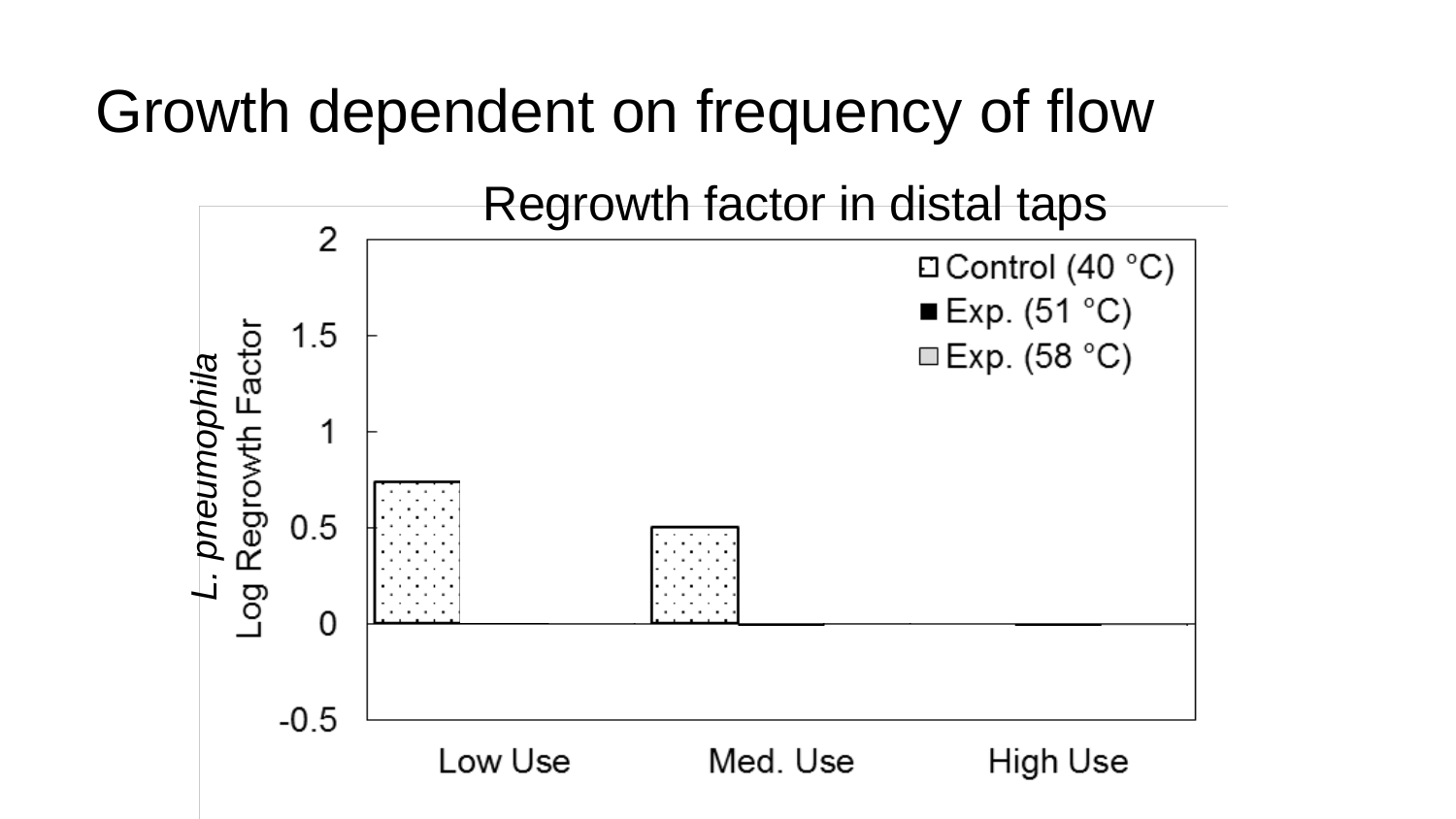#### Growth dependent on how pipes are designed

50 sec flush through ¾" pipes

- $T_{\text{cold}} = 10 \text{ °C}$ ;  $T_{\text{hot}} = 40 \text{ °C}$ ;  $T_{\text{mix}} = 37 \text{ °C}$ 
	- $\cdot$  @0.5 gpm 0.38 gallons hot water used 16 ft of pipe
	- $@2.2$  gpm 1.65 gallons hot water used 71 ft of pipe
- $T_{\text{cold}} = 30 \text{ °C}$ ;  $T_{\text{hot}} = 60 \text{ °C}$ ;  $T_{\text{mix}} = 37 \text{ °C}$ 
	- $@0.5$  gpm 0.1 gallons hot water used 4.2 ft of pipe
	- $\cdot$  @2.2 gpm 1.65 gallons hot water used 18.6 ft of pipe

Conflict between using best management practice temperature setting, and water age in individual hot distal pipes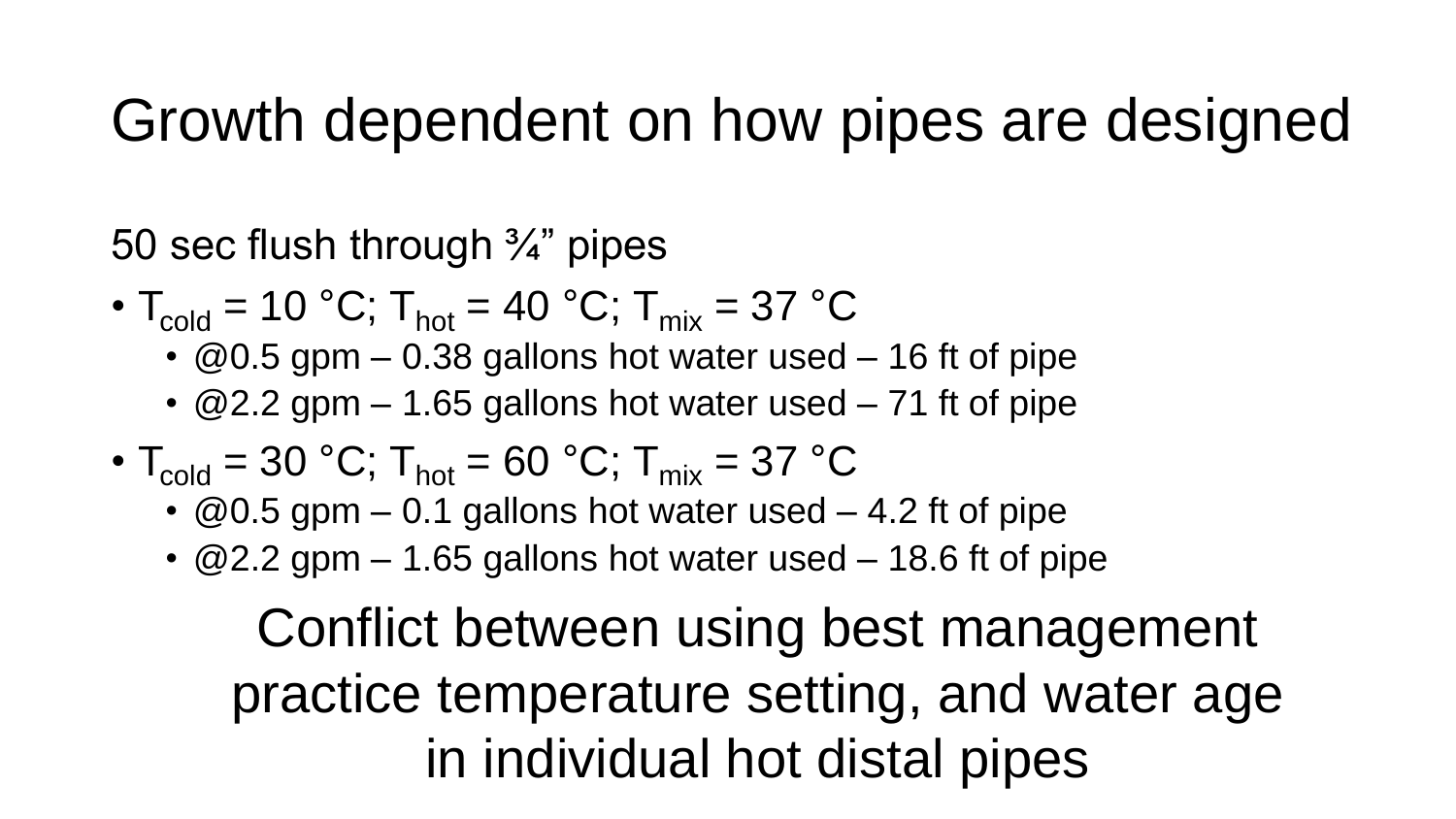### Opportunistic Pathogen Growth



45% colonized by Legionella spp.

#### Cause?

- Materials
- Mixing volume
- Distance to tap
- **Flow rates**

**Devices were removed and replaced with conventional devices….**

Sydnor et al. 2012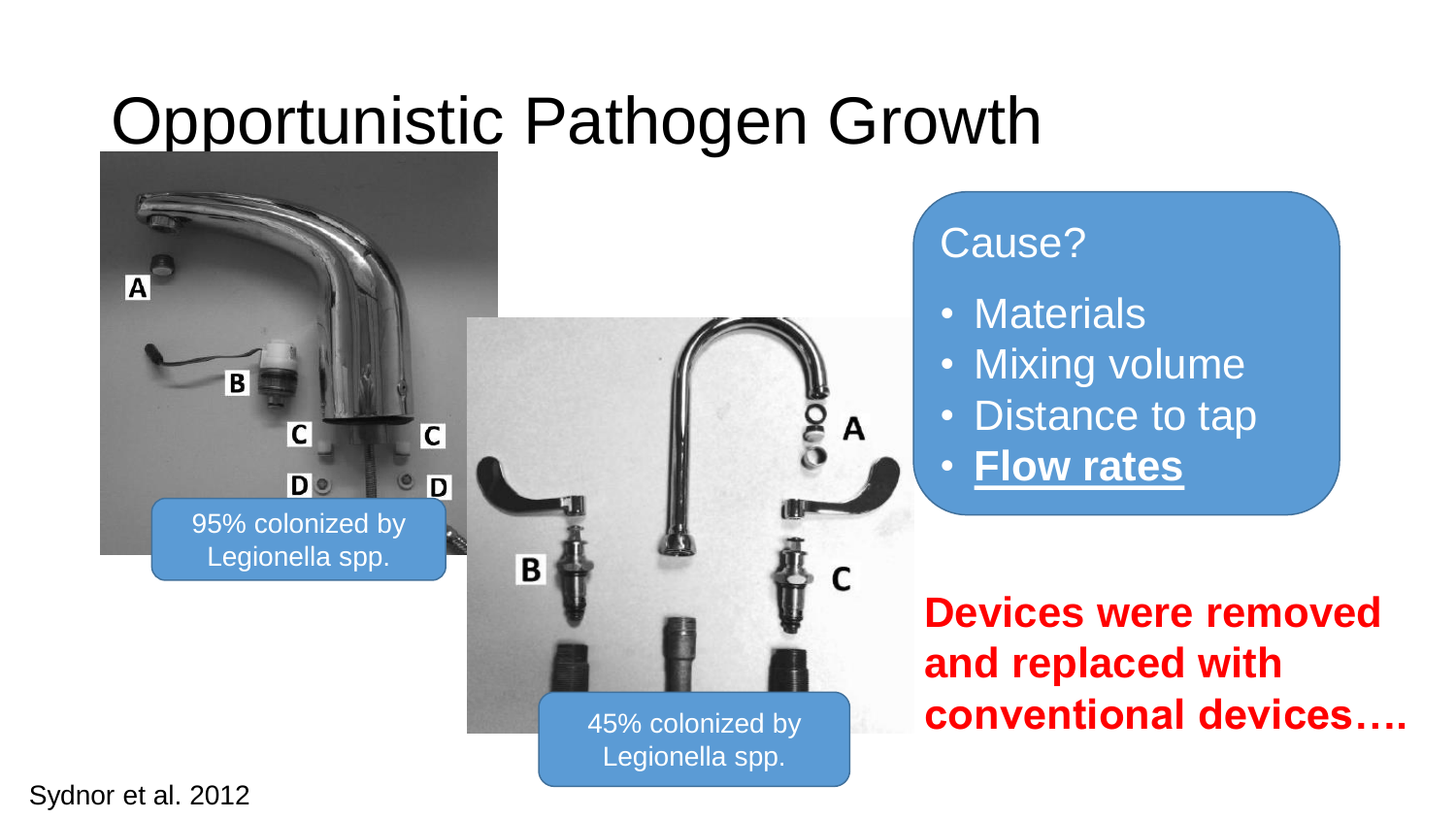### Hypothesized impact of low flow

- Less volume delivered (higher water age) • Time for reactions/growth to occur
- Less delivery of disinfectant (thermal or chemical) to distal pipes
- Less delivery of corrosion control
- More biofilm/sediment build up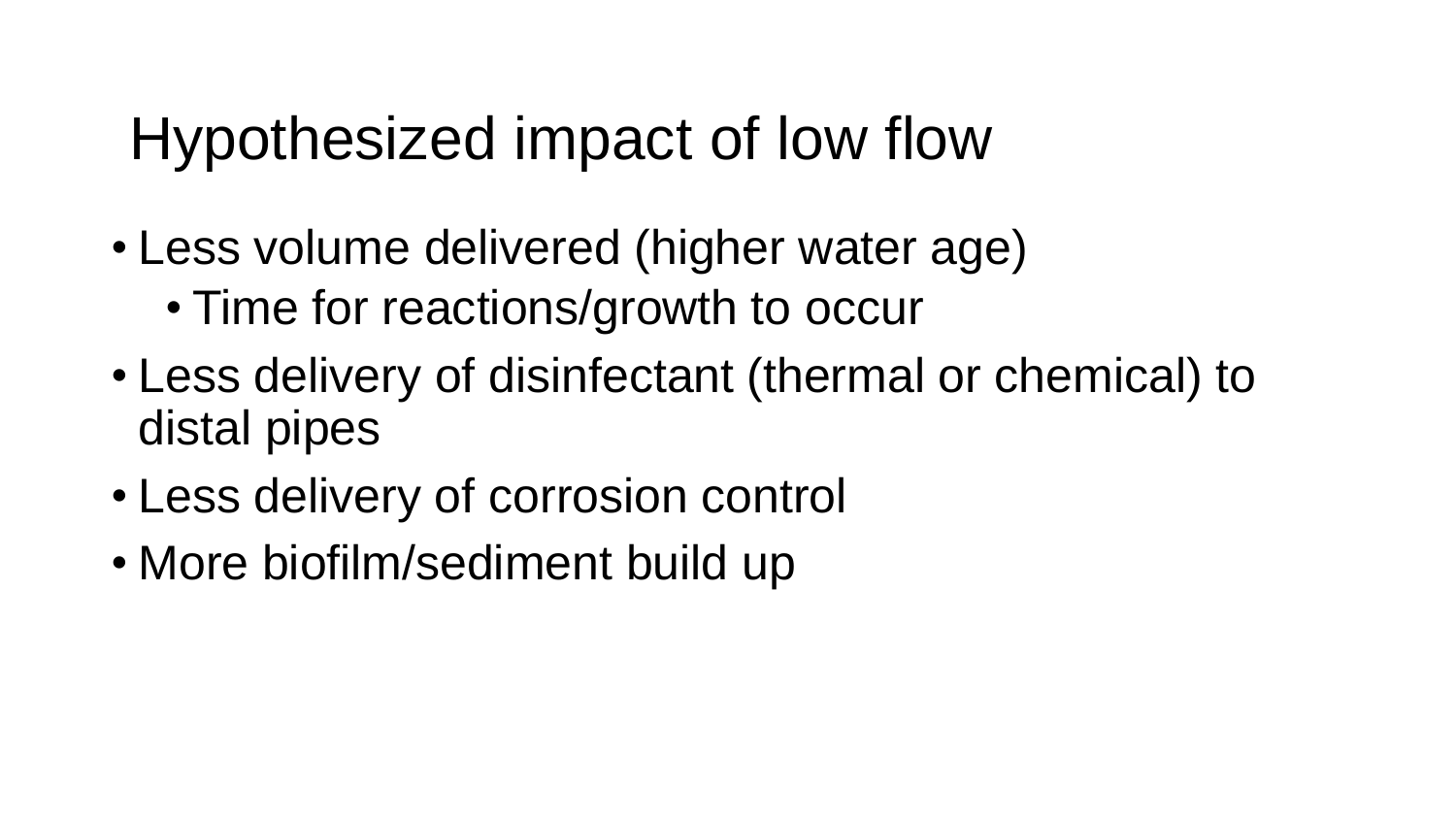# Proving the **Obvious** 0.2 gpm 82% retained 0.6 gpm 60% retained 2.6 gpm 8% retained Clear PVC seeded with organics at very low flow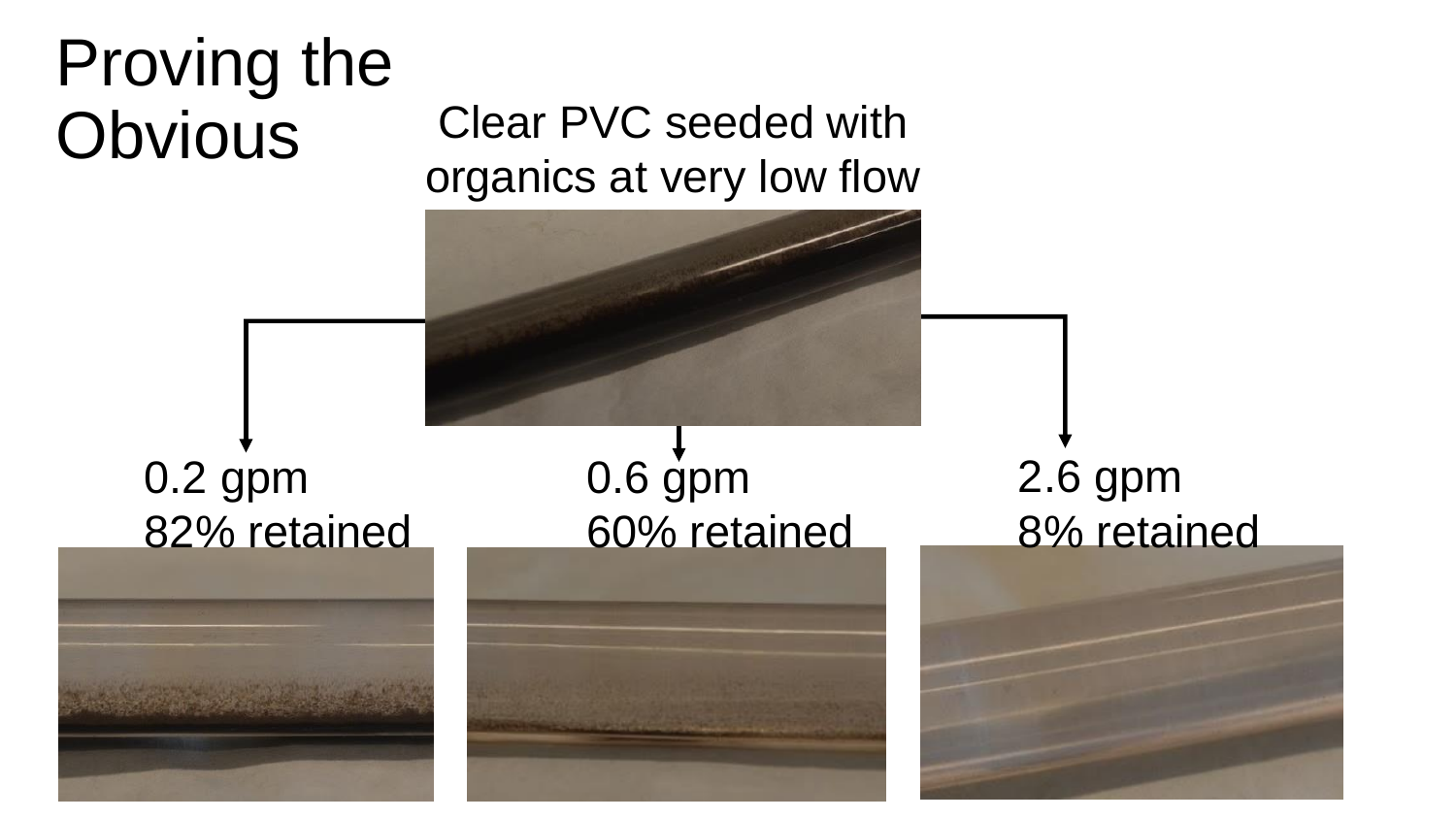# On-going Experiment at VT



 $Q = 0.5, 1, 1.5,$  or 2 gpm In duplicate  $T_{hot} = 49 °C$  $T_{\text{cold}} = 10-18$  °C  $T_{mix} = 37 °C$ 

#### No disinfectant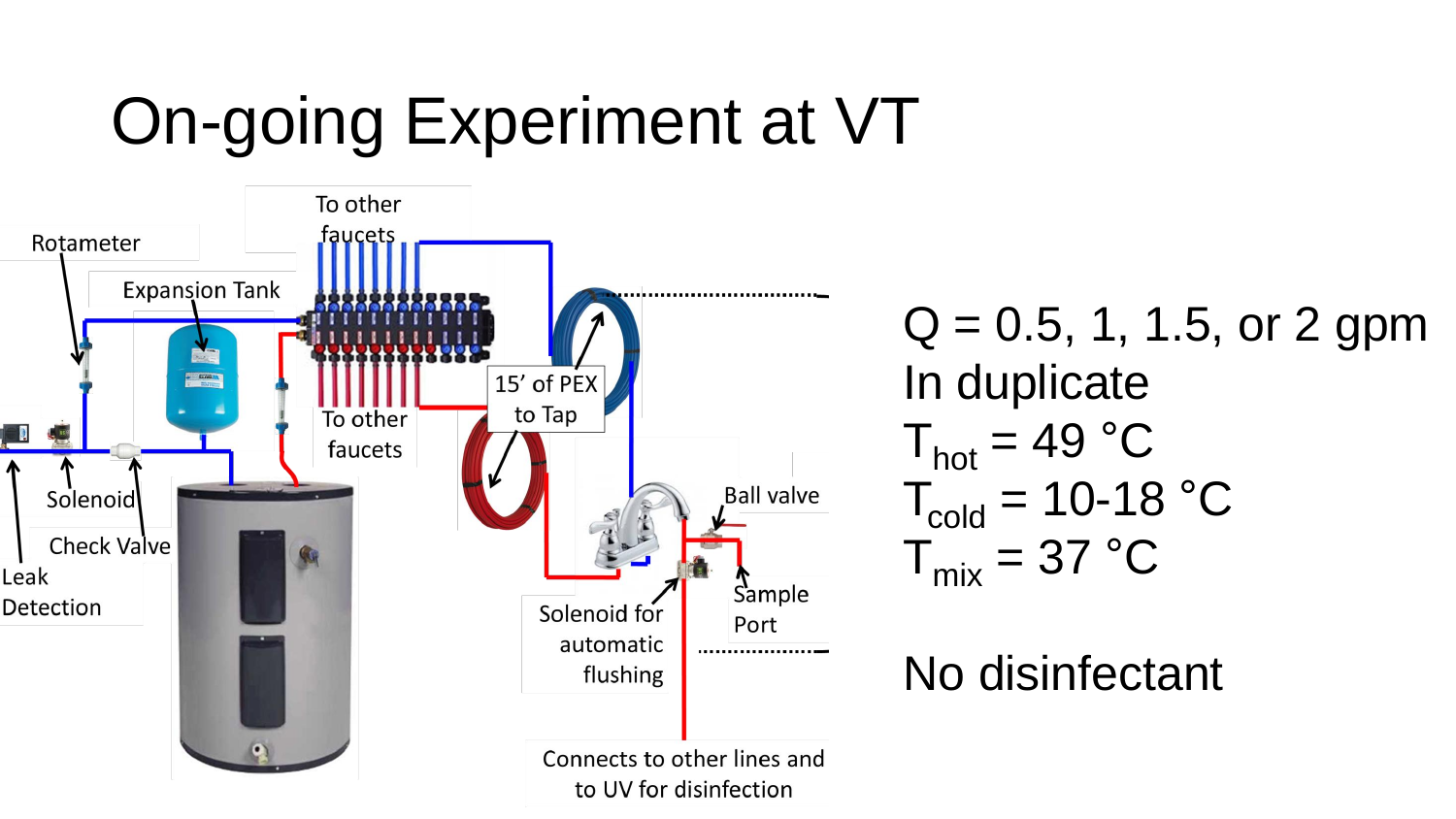# Experimental Design

Completed: Constant draw duration

- **25 second water draw**
- **50 second water draw**

Approximate hot water pipe volumes replaced during flow

| <b>Flow Rate</b> | 25 sec | 50 sec |
|------------------|--------|--------|
| $0.5$ gpm        | 0.68   | 1.73   |
| 1.0 gpm          | 1.36   | 3.46   |
| 1.5 gpm          | 2.04   | 5.20   |
| $2.2$ gpm        | 3.00   | 7.63   |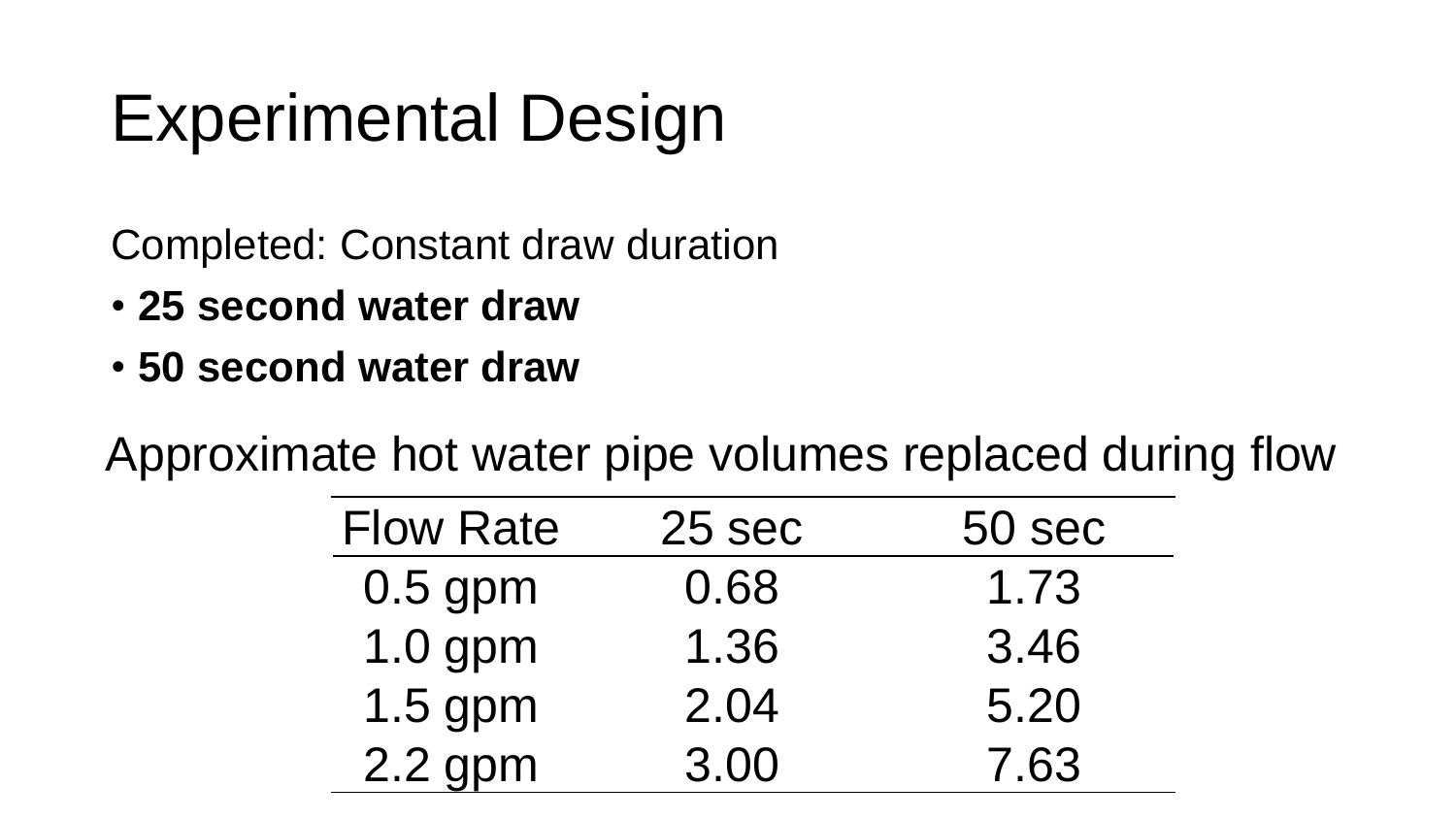# Total cell counts (flow cytometry)

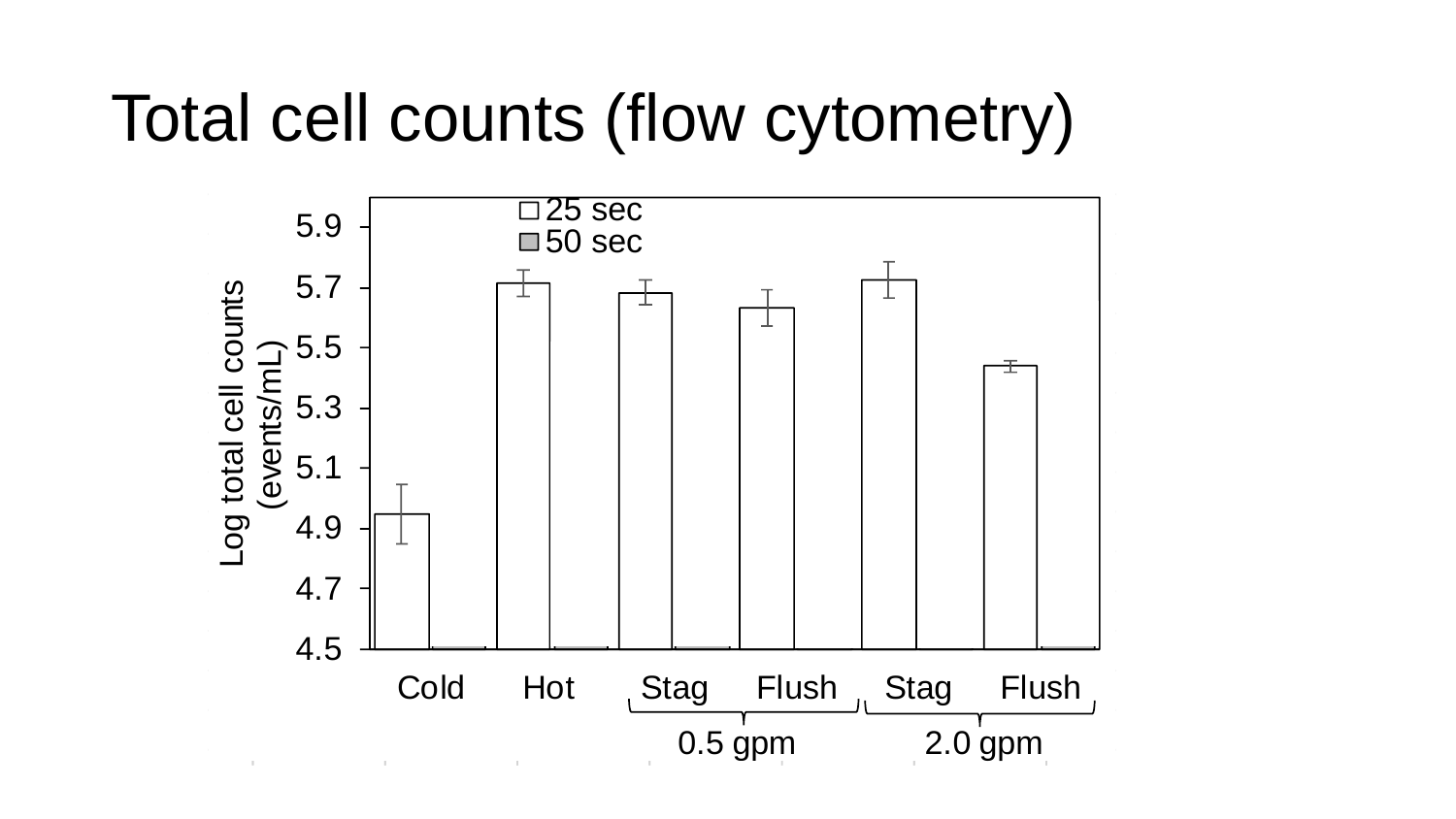## Legionella growth (by culture)

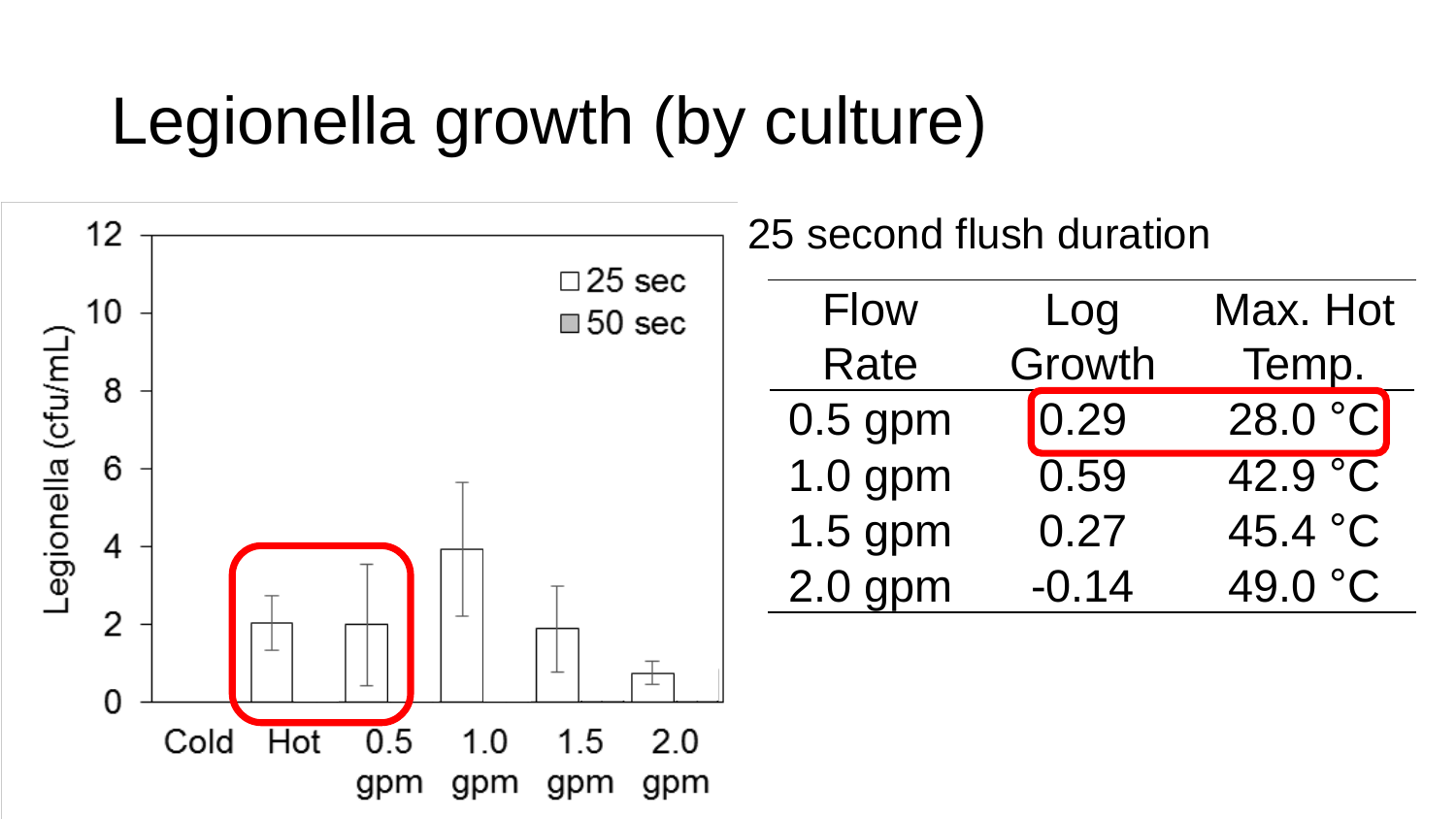## Legionella growth (by culture)

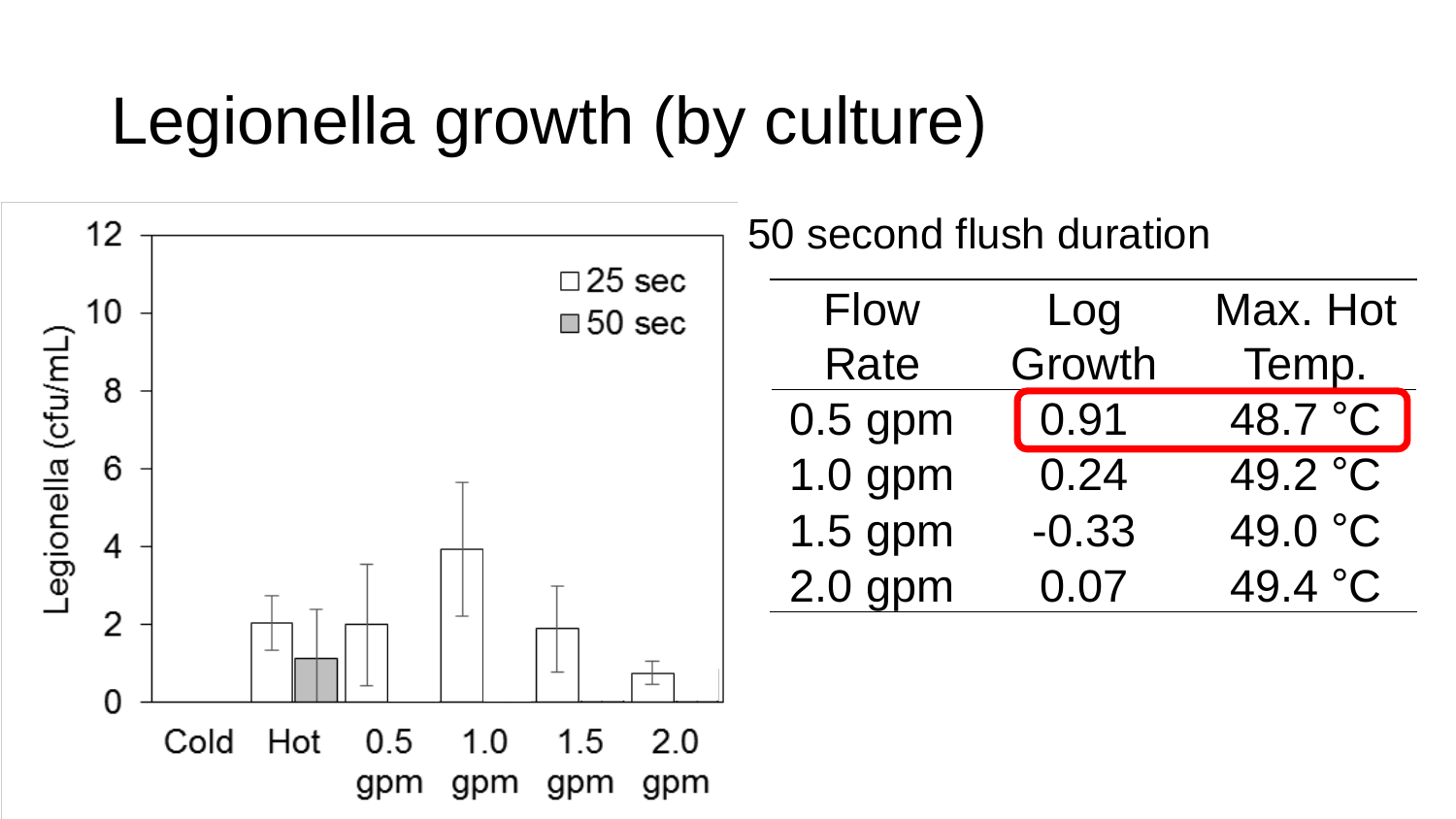### Future conditions to study

- Account for tank turn over/dilution
- Effect of tank temperature setting
- Constant volume draw from each faucet
- Determine effect of insulation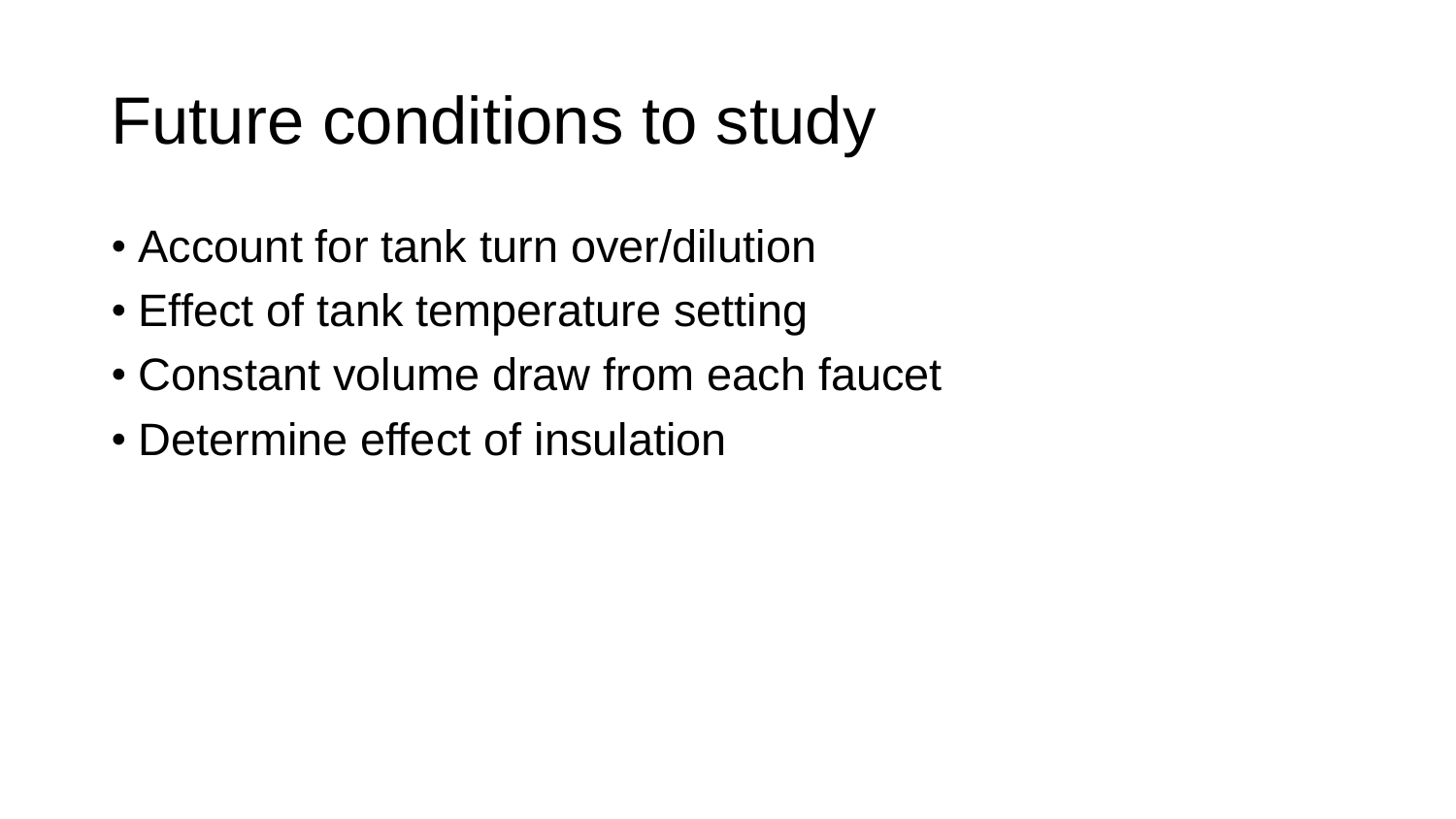## Quickly reiterate

Lower flow rates may…

- Increase water age at individual taps
- Decrease delivery of disinfectant/corrosion control
- Flow rate doesn't act alone
- Conditions delivered by the flow to the distal tap
- How frequently those conditions are delivered
- How the system is designed